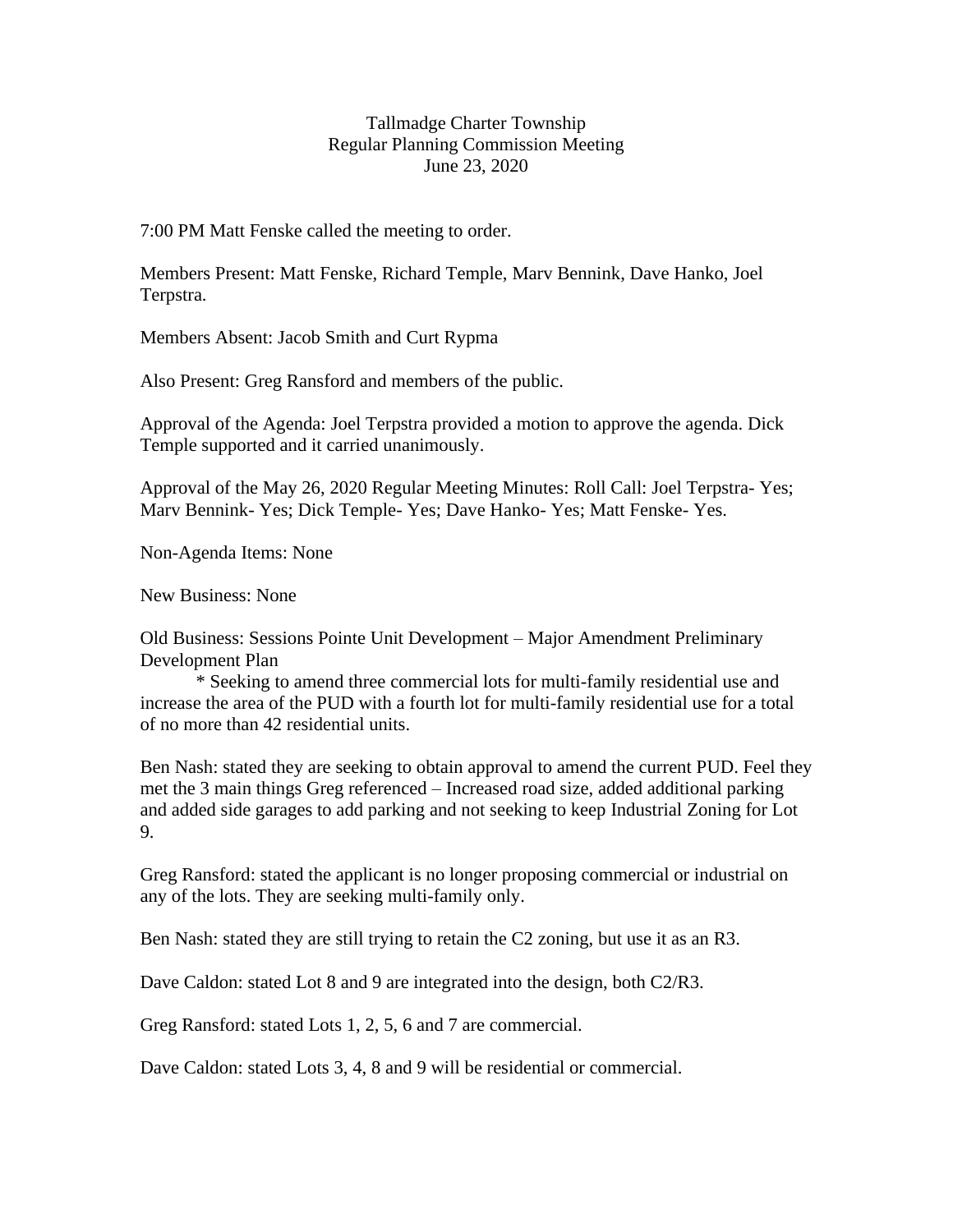Ben Nash: stated just Lot 3 will be the commercial/residential option.

Dick Temple: stated the last development the Planning Commission approved required the developer to have 30-foot-wide road. Asked why are we not requiring it here?

Jason Vanderkodde: stated the international fire code 2012 allows 26-foot-wide road. The proposal in front is safe and allows traffic flow. 30-foot roads allow for on street parking and 26 foot defers on street parking.

Greg Ransford noted that the internal drives to the proposed units are not actually private roads. They are driveways off of the existing private road. The previous development sought a 30 foot wide road by their own design.

Dave Caldon: stated additional off-street parking was added. No on-street parking will be allowed.

Matt Fenske: asked how will they facilitate no on-street parking?

Dave Caldon: stated they would put in condominium documents that there will be no onstreet parking.

Dick Temple: asked for follow up, that the Fire Chief to approve this.

Jason Vanderkodde: stated the Fire Chief has looked at this and approved. And this is consistent with the other parts of Sessions.

Joel Terptstra: asked why there are not more spaces added on Lots 8 and 9 on the east side?

Jason Vanderkodde: stated try to be consistent with the ratio for double garages and double-parking spaces. Stated he is fine adding spaces though.

Dick Temple: stated the scale of the project is pretty tight. Lots 3 and 7, adjacent to commercial properties, the back of the units are 10 feet from the property line. The plan feels really tight. Concerned in the future for Lots 3 and 8, who ever wants to develop the commercial property will be right on top of the residential.

Joel Terpstra: stated the plan shows green barrier on lots 7 and 2. Asked how the Planning Commission knows it will be saved?

Jason Vanderkodde: stated he can move plantings on to the property. 10 feet is a typical side yard setback. If you look on the green area on the plan, T-203.C goes outside the property line for lots 3, 4 and 9, indicates the 35% green space that the PUD has as a whole.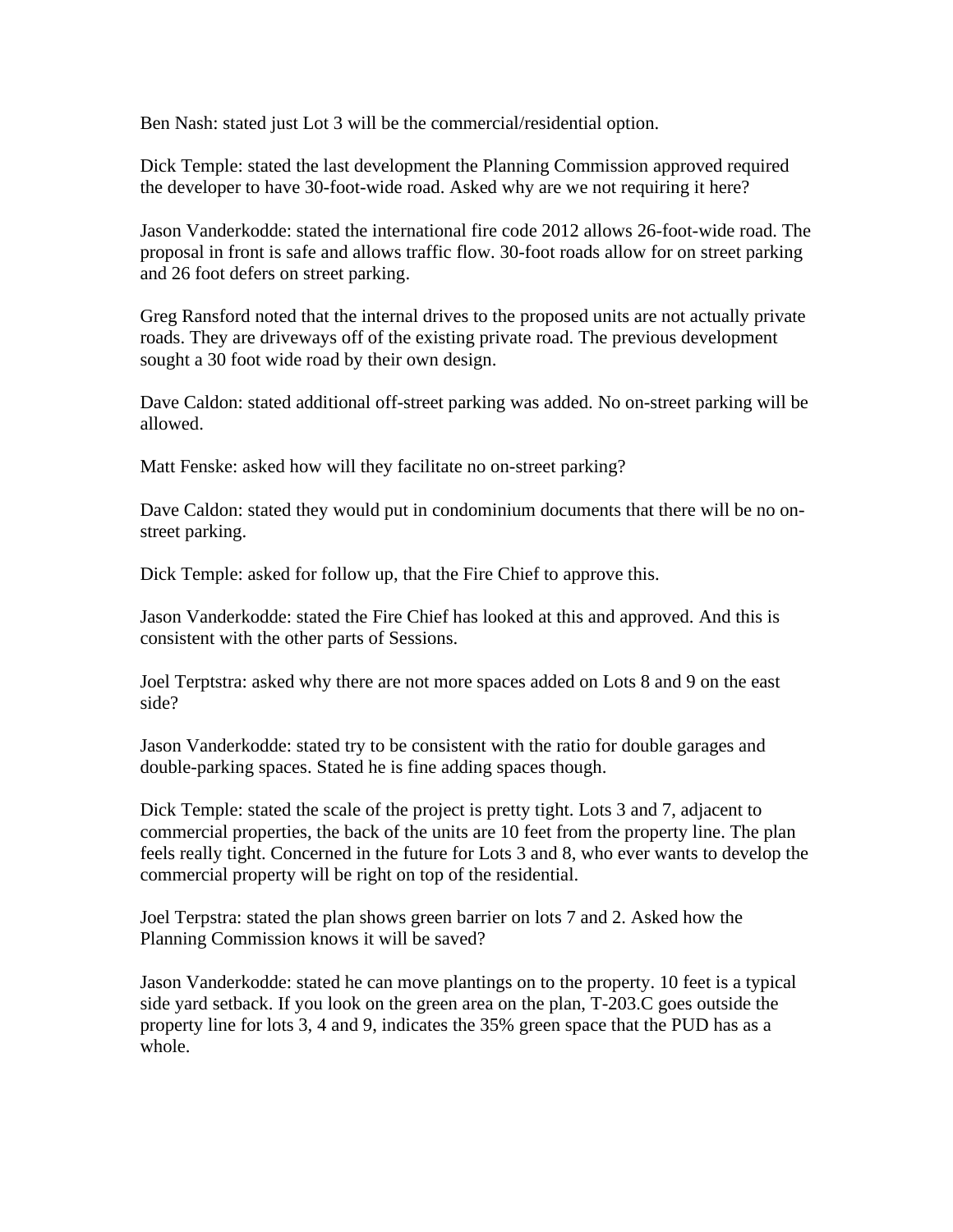Dave Caldon: stated there's a lot of green space because they clustered the units. Benefit to that design. Feel people may not want a large backyard and is designed for a certain type of user.

Joel Terpstra: asked Greg if it is required to have vegetation between C2 and R3?

Greg Ransdord: stated no, but the Planning Commission could make it a requirement as part of the PUD.

Matt Fenske: asked the open space between lot 3 and 4, who would cover maintenance?

Dave Caldon: stated that will be natural, with an oil well there. It is required to be fenced, and it is fenced. It's a safe situation.

Jason Vanderkodde: stated the association will maintain along Sessions Dr.; the oil company will keep up around there, and the drain commission keeps up some too.

Dave Hanko: stated the drives don't line up on the North side. The drive on East side should be more of a 90 degree – Lot 8 North Drive.

Discussion about the drive on Lot 9. The use of it and being turned at 90 degrees, however by using an easement for the green space in Sessions Pointe.

Matt Fenske: asked if roads should be 26 or 30 feet. And should they allow lot 3 be a mixed use? Stated we need strict guidance for no on street parking.

Joel Terpstra: asked if there will there be one association?

Dave Caldon: stated it will either be one commercial association and one residential or one for both.

Joel Terpstra: stated they should require more parking spots now so they don't have the problem they had on Ivy Grove. Okay with the density but should just require enough off-street parking. Put spaces on north side on lots 3 and 4. Asked Jason how many spots could he fit on 8 to 9?

Jason Vanderkodde: stated he thinks another 4, in addition to what we have added already.

Dave Caldon: stated they are on board with the parking and will add where they need to.

Matt Fenske: asked how other commissioners felt about the mixed use for Lot 3?

Joel Terpstra: stated if they drop Lot 3 from R3, thinks it lays out better. Would be better as C2.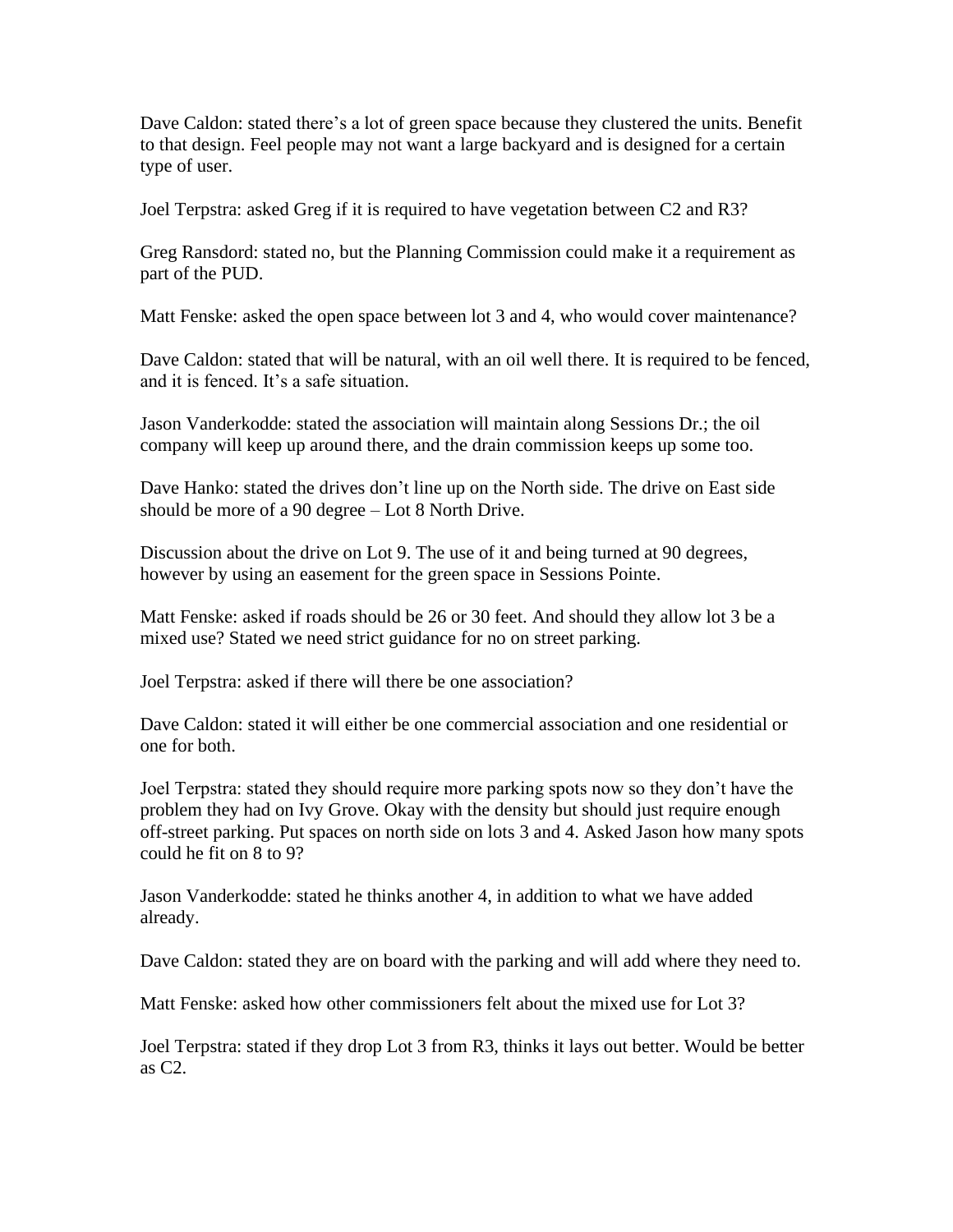Marv Bennink: stated he wants a final decision on Lot 3.

Dave Hanko: stated okay with the Lot going either way.

Dick Temple: stated he would be comfortable with Lot 3 being commercial. Should present the lot one way or another.

Marv Bennink: Would like Lot 3 to be one way or the other. Do not want to give them the option to choose.

Matt Fenske: stated he wants to know which way the lot will be used.

Ben Nash: stated if that's a condition, he will choose Lot 3 will be multi-family now. To make this project R3 becomes much more marketable. Will tweak this for more parking. Issue he is having, if they don't build the units, he is looking to sell this property to a builder and a builder will ask what it's zoned. This is why he is going through this process.

Greg Ransford: stated on Lot 4 between 38 and 39, make sure the parking spaces on the end work for backing out.

Joel Terpstra motioned to approve the preliminary site plan as presented with the following changes to be made:

- o Add two spaces on North side of Lot 4 and Lot 3 for a total of 4 spaces
- o Add 10 spaces total on radius between Lot 8 and Lot 9
- o End of Lot 4 to the Northwest: Engineer would incorporate more parallel parking with a 10 Foot turn around – unit 38 and 39 (two spaces be turned parallel)
- o The apron shall align via an easement through the open space that the property owners will work through, on the North side of Lot 9 on an angle so that the direction is at more of a 90-degree angle to Sessions and align to the apron of Lot 4
- o Density Ok at proposed at 42 with only multi-family. No commercial or industrial uses are permitted on any lots.
- o Green barrier requirement on Lot 7 and Lot 2, Between Lot 8 and Lot 3, shall stay and be noted on plan as permanent.
- o Association shall restrict any on-street parking in bylaws, at all times and applicant will put up proper signage.
- o Off-street parking built at the same time as the street is put in
- o After review, motion based the provisions of Section 14.01 and 14.03b

Marv Bennink Support.

Roll Call for Approval: Dick Temple – Yes; Dave Hanko – Yes; Marv Bennink – Yes; Joel Terpstra – Yes; Matt Fenske – Yes